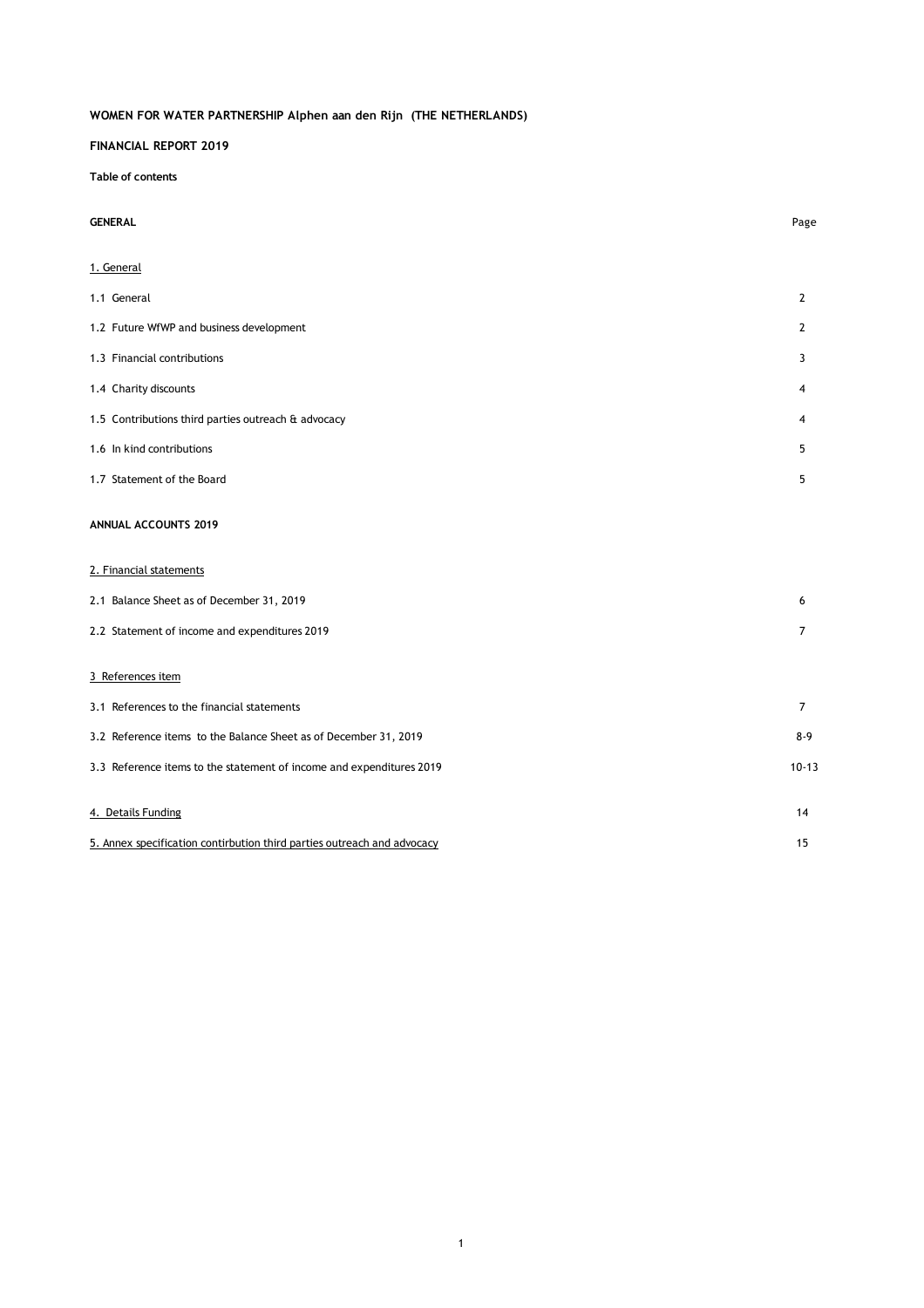### **FINANCIAL REPORT 2019**

#### **1. General**

### **1.1 General**

As of November 27, 2008 Women for Water Partnership (WfWP) is an independent organisation with full legal status (Association) in the Netherlands. The office is in The Hague, The Netherlands till September 2019. Now the office is housed with one of the board members.

You will find more information about the activities and results of WfWP in its narrative annual report 2018 as well as on the website: www.womenforwater.org

### **1.2 Future WfWP**

WfWP has been actively raising funds also in 2019, i.e. core funding, funding for global projects and funding for member projects. Next WfWP received support to participate in international events for example through payment of transport and accomodation by the organisors or sponsors of these events. This funding is difficult to plan and comes in during the year. In most cases this type of financial support does not run via our accounts.

WfWP combined business development with participation in events and conferences. During 2019 fundraising remains a top priority to sustain our future. The agreement with SDC ended on the 31st of December 2018. Unfortunately we were unable to raise core-funding by a new donor for 2019. We have conitued unabated approaching organisations and have submitted proposals for funding of the year 2019 and the following years.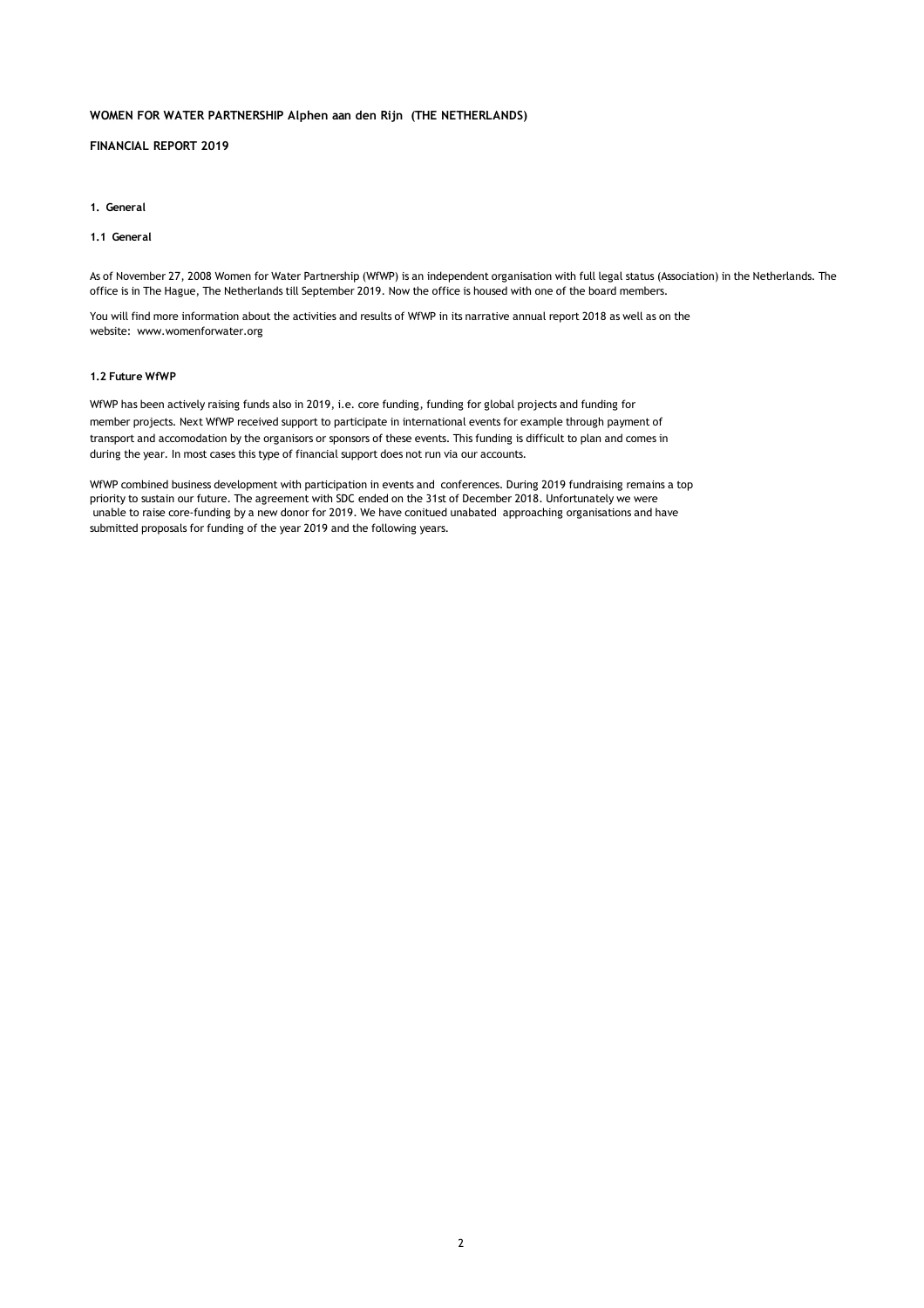**FINANCIAL REPORT 2019**

#### **1.3 Financial contributions**

Women for Water Partnership has three main sources of financial contributions:

a) **Core-funding** for governance, operations, core activities and strengthening of the netwerk.

Since 2013, SDC - through its **Global Program Water Initiatives (GPWI)** - has become a financial partner of WfWP. In January 2016 SDC approved a budget of € 380.000 for 2016 and 2017. For 2018 SDC approved a budget of €190.000. In 2019, the funding of previous years were settled. SDC reduces their funding budget and could not fund WFWP in 2019. WFWP is still in touch to get funding in the future.

**b) Global projects** that contribute to achieve the WfWP mission and objectives at a global level.

### *\* European Pact for water*

Travelling was sponsored for €1.223.

*\* Dutch Ministery of Infrastructure & Environment (I&W) participation in Outreach Projects/Events* 

I&M supports WfWP in 2018/2019 with 2 budgets:

1. Budget for contribution to events 'Aquawareness', budget €10.500.

2. Budget for organisation aof the High Level UN Water Conference, budget €14.500.

This was settled in september 2018. A budget of €2.358 is used in 2018. A budget of €15,792 was used in 2019.

The remaining budget €6.850 will be spent in 2020.

#### \* OECD/ GIZ Research

 Inclusive Governance in the water sector'. WFWP is sponsored by the German Gesellschaft fur Zusammenarbeit ( GIZ) to prepare a research project to 'Women

 The duration is 1 december 2018 till 31 mai 2019 The budget is €39.860. In 2018 € 498 of the budget was spent. The remaining budget was spent in 2019.

#### \*FAO/WASAG position Paper

In Nov 2019 an agreement was signed between FAO and WfWP with the objective to produce a position paper in 2020 on the role of gender in acticities of the Global Framework on Water Scarcity in agriculture and each of its six working groups. The budget 2020 is \$ 30.000 and the advance first payment of \$9.000 was received in december 2019.

**c) Member projects** are projects of member organisations that are acquired through and administered by the WfWP Secretariat. WfWP acts as a broker for its member organisations in such cases.

The following projects were implemented in 2019:

#### \* Passage

Project **MO/AF/TZ/2017-001** -Tegemeo Woman Group (TWG) Capacity Building Project. The duration of the project is 2017-2019. Budget 2017-2019 is in total €45.000 and for 2019 15.000 euro, due to some problems with electricity the project is extended to 2020.

#### **1.4 Charity discounts**

Charity discounts are discounts received of service providers. The total amount of charity discounts is € 321 in 2019. Hereby the specification of the charity discounts received in 2019:

| ___                                          | 2019 |
|----------------------------------------------|------|
|                                              |      |
| Apart Finance & Control, controller services | 321  |
|                                              | 321  |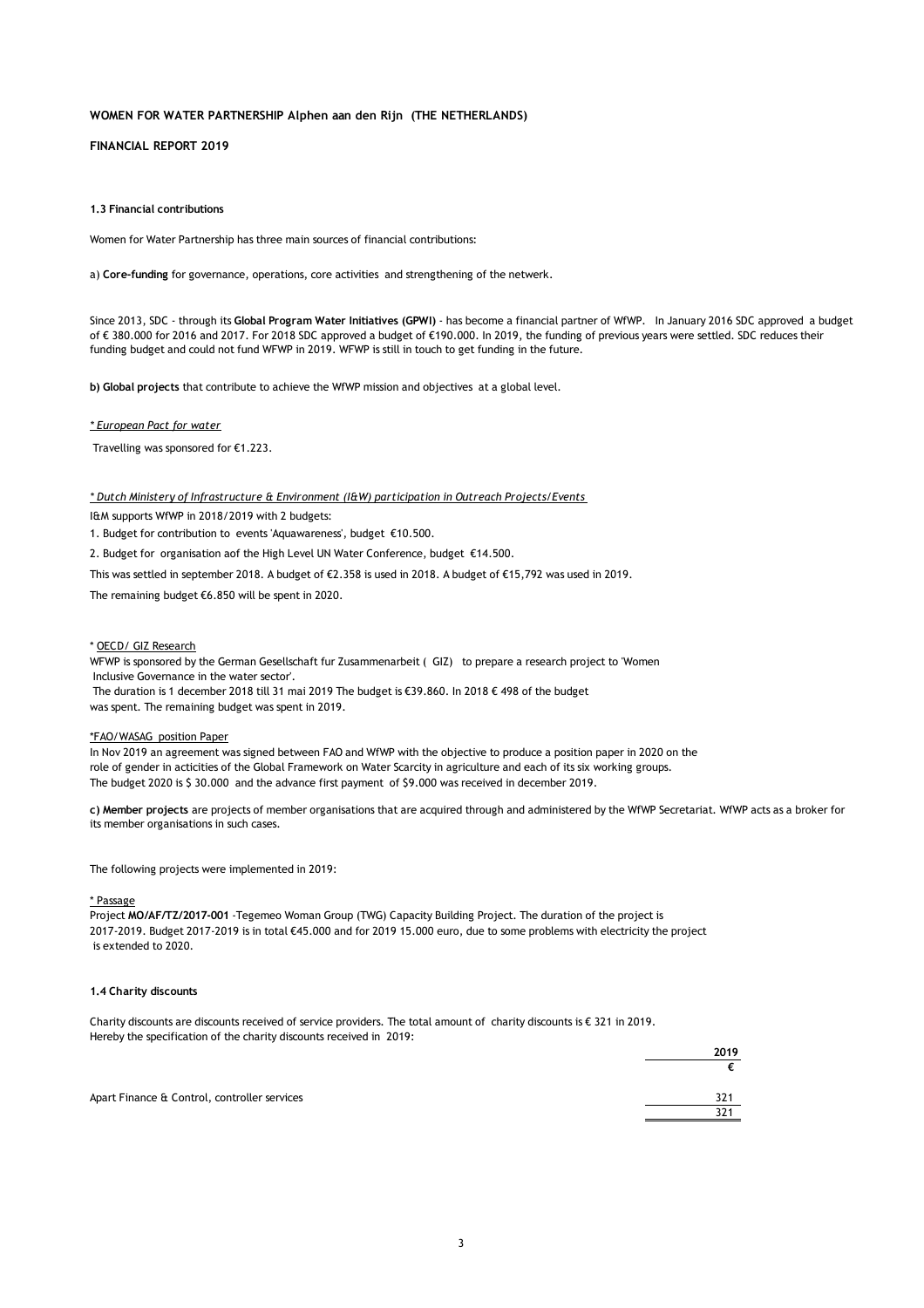**FINANCIAL REPORT 2019**

#### **1.5 Contributions third parties outreach & advocay**

Contributions third parties outreach & advocacy are contributions for travel and accomodation for outreach & advocacy events. You can find a specification of the contribution of third parties in 2019 in an annex to these accounts:

|                                  | 2019   |
|----------------------------------|--------|
|                                  |        |
| Total contribution third parties | 28.754 |

### **1.6 In kind contributions**

A substantial part of the work of WfWP is done by volunteers, this is called in kind contributions. In kind contributions are those contributions that do not involve money transactions through the WfWP bank account, such as labour or expertise provided by members pro bono to contribute to the core business of WfWP, lobby and advocacy work and governance. With SDC is was agreed to capitalise these hours: the agreed rate is € 67,50 per hour.

Since january 2016 WfWP introduced a membership fee and members have the choice to pay in cash or in kind. Also the in kind contributions of the members are integrated in the overview below.

| Overview in kind contributions |         |
|--------------------------------|---------|
|                                | 2019    |
|                                |         |
| <b>VOLUNTEER CONTRIBUTIONS</b> |         |
| WfWP activities SC members     | 228.285 |
| Membership fees in kind        | 11.138  |
|                                | 239.423 |

#### **1.7 Statement of the Board**

The Steering Committee of Women for Water Partnership (WfWP) hereby declares to the best of their knowledge that the annual accounts for the year ended 31 December 2019 of Women for Water Partnership have been stated correctly and truthfully. They have mandated the President and the Treasurer to sign on their behalf.

Alphen aan den Rijn, 28 April , 2020

Kurty

President Treasurer

M. Verhoef-Cohen M. Verkleij-Lemmers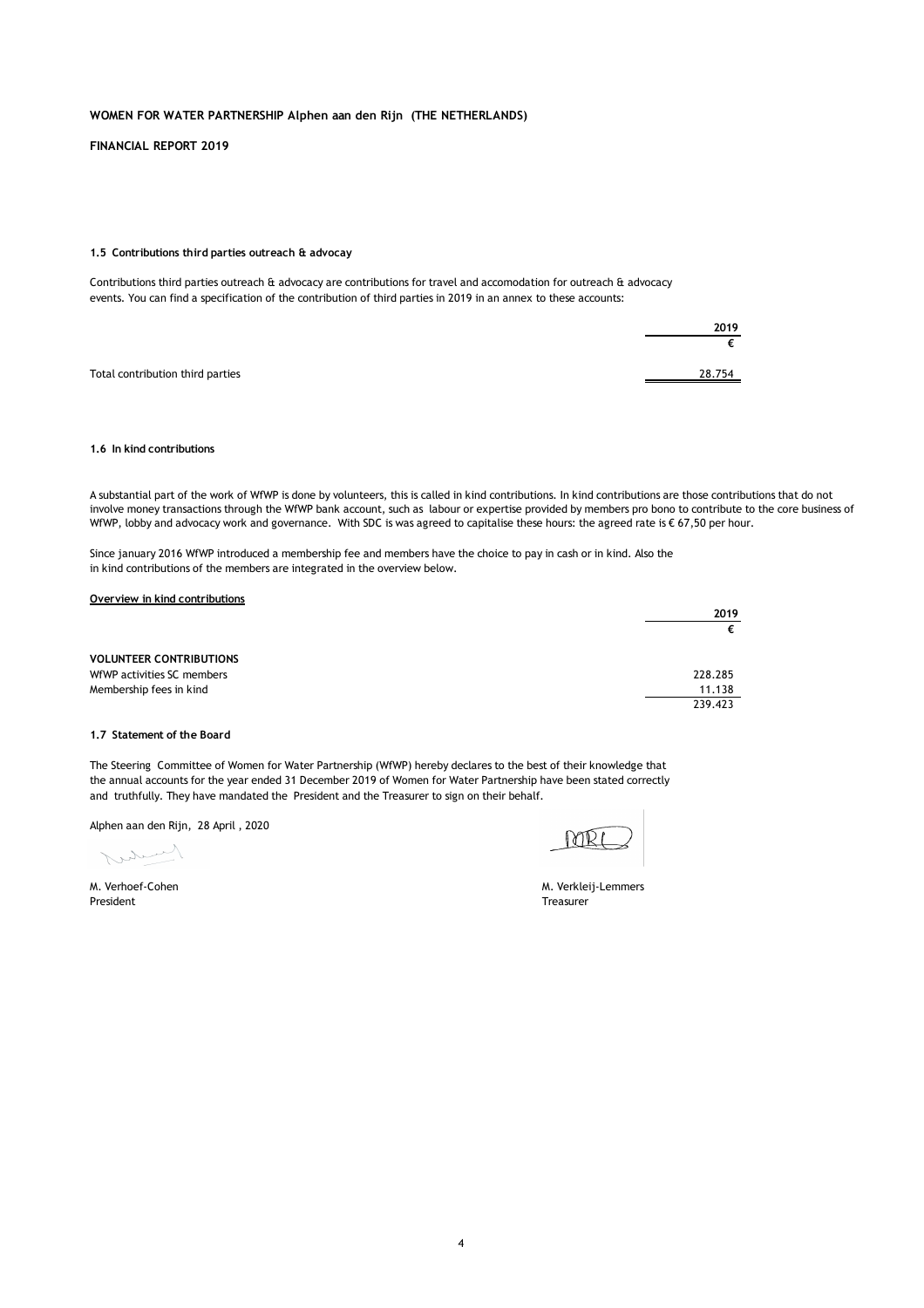**FINANCIAL REPORT 2019**

### **2. FINANCIAL STATEMENTS**

In chapter 3.2 you will find a financial explanation to the balance sheet. The reference items are refferring to this paragraph.

### **2.1 Balance sheet as of December 31, 2019**

|                               | Reference item | 12/31/2019 | 12/31/2018 |
|-------------------------------|----------------|------------|------------|
|                               |                | €          | €          |
| <b>ASSETS</b>                 |                |            |            |
| <b>Fixed assets</b>           |                |            |            |
| <b>Tangible fixed assets</b>  |                |            |            |
| Inventory                     | (1)            |            |            |
| Hard- and software            | (1)            |            |            |
|                               |                |            |            |
| <b>Current assets</b>         |                |            |            |
| Receivables                   | (2)            | 1.782      | 53.545     |
| <b>Bank and Cash</b>          | (3)            | 25.261     | 164.440    |
|                               |                | 27.043     | 217.985    |
| <b>Total assets</b>           |                | 27.043     | 217.985    |
| <b>LIABILITIES</b>            |                |            |            |
| <b>Association Capital</b>    |                |            |            |
| <b>Association Capital</b>    | (4)            | 8.547      | 50.562     |
| Designated Reserve            | (5)            |            | 43.701     |
|                               |                | 8.547      | 94.263     |
| <b>Short term liabilities</b> |                |            |            |
| Accounts payable and accrued  |                |            |            |
| obligations/liabilities       | (6)            | 18.496     | 123.722    |
|                               |                | 18.496     | 123.722    |
| <b>Total liabilities</b>      |                | 27.043     | 217.985    |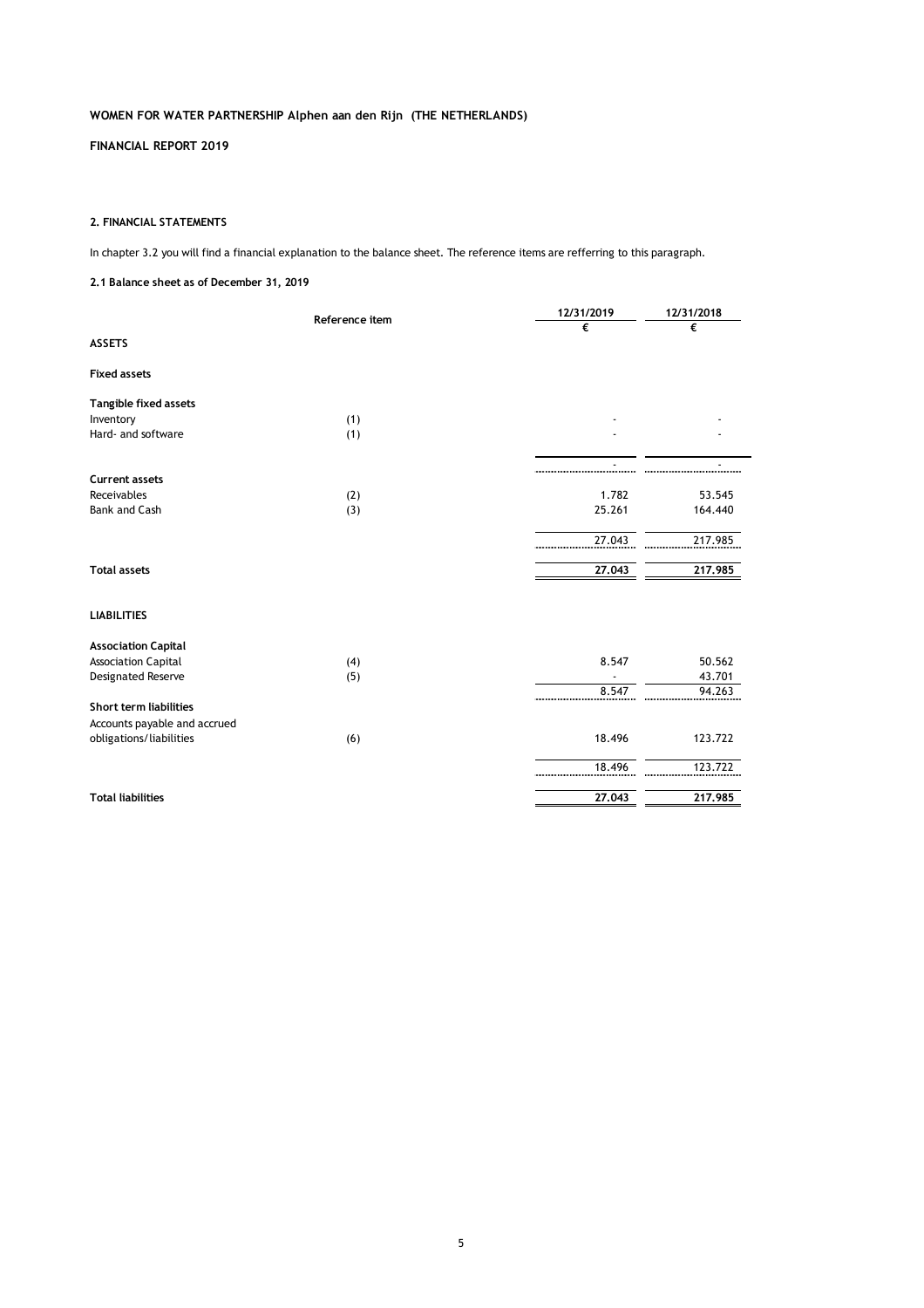## **FINANCIAL REPORT 2019**

### **2.2 STATEMENT OF INCOME AND EXPENDITURES 2019**

In chapter 3.3 you will find a financial explanation to the statement. The reference items are refferring to this paragraph.

|                                           | Reference items | Actual<br>2019 | <b>Budget</b><br>2019 | Actual<br>2018 |
|-------------------------------------------|-----------------|----------------|-----------------------|----------------|
| <b>INCOME</b>                             |                 |                |                       |                |
| <b>Core Funding</b>                       | (7)             | $3.912 -$      |                       | 190.000        |
| Global projects                           | (8)             | 56,377         | 1.200                 | 10.644         |
| Member projects                           | (9)             |                | 15,000                | 75,235         |
| Miscellaneous                             | (10)            |                |                       |                |
| Membership fees                           |                 | 1.204          | 900                   | 600            |
| Various donations                         |                 | 185            | $\overline{a}$        |                |
| Charity discounts<br>Interest             |                 | 321            | 1.500                 | 1.059          |
| <b>Total miscellaneous</b>                |                 | 1.710          | 2,400                 | 1.659          |
| Total income (7+8+9+10)                   |                 | 54.175         | 18.600                | 277.538        |
|                                           |                 |                |                       |                |
| Volunteer contributions in kind           | (11)            | 239.423        | 337.500               | 301.388        |
| Total income cash $+$ in kind             |                 | 293.598<br>⋰€  | €<br>356.100          | €<br>578.926   |
| <b>EXPENDITURES</b>                       |                 |                |                       |                |
| Operational costs                         | (12)            |                |                       |                |
| General Assembly                          |                 |                |                       |                |
| <b>Steering Committee</b>                 |                 | 2.535          | 5.000                 | 10.670         |
| Auditor                                   |                 | 714            | 5.200                 | 3.830          |
| Secretariat                               |                 | 99.235         | 80.100                | 166.950        |
| Events-Network- advocay                   |                 | 1.655          | 10.150                | 11.402         |
| <b>Total operational costs</b>            |                 | 104.139        | 100.450               | 192.852        |
| <b>Costs Global projects</b>              | (13)            | 37.150         | 36,000                | 7.671          |
| Costs Member projects                     | (14)            | 1.398-         | 13,600                | 65,335         |
| Total expenditures 12+13+14               |                 | 139.891        | 150.050               | 265.858        |
| Volunteer contributions in kind           | (15)            | 239.423        | 337.500               | 301.388        |
| Total expenditures cash +in kind          |                 | 379.314        | 487.550               | 567.246        |
| Result                                    |                 | 85.716-        | 131.450-              | 11.680         |
| Appropriation of results to Balance Sheet |                 |                |                       |                |
| <b>Association Capital</b>                |                 | 42.015-        | 2.600                 | 12.873         |
| <b>Designated Reserve</b>                 |                 | 43.701-        | 134.050-              | $1.193 -$      |
|                                           |                 | 85.716-        | 131.450-              | 11.680         |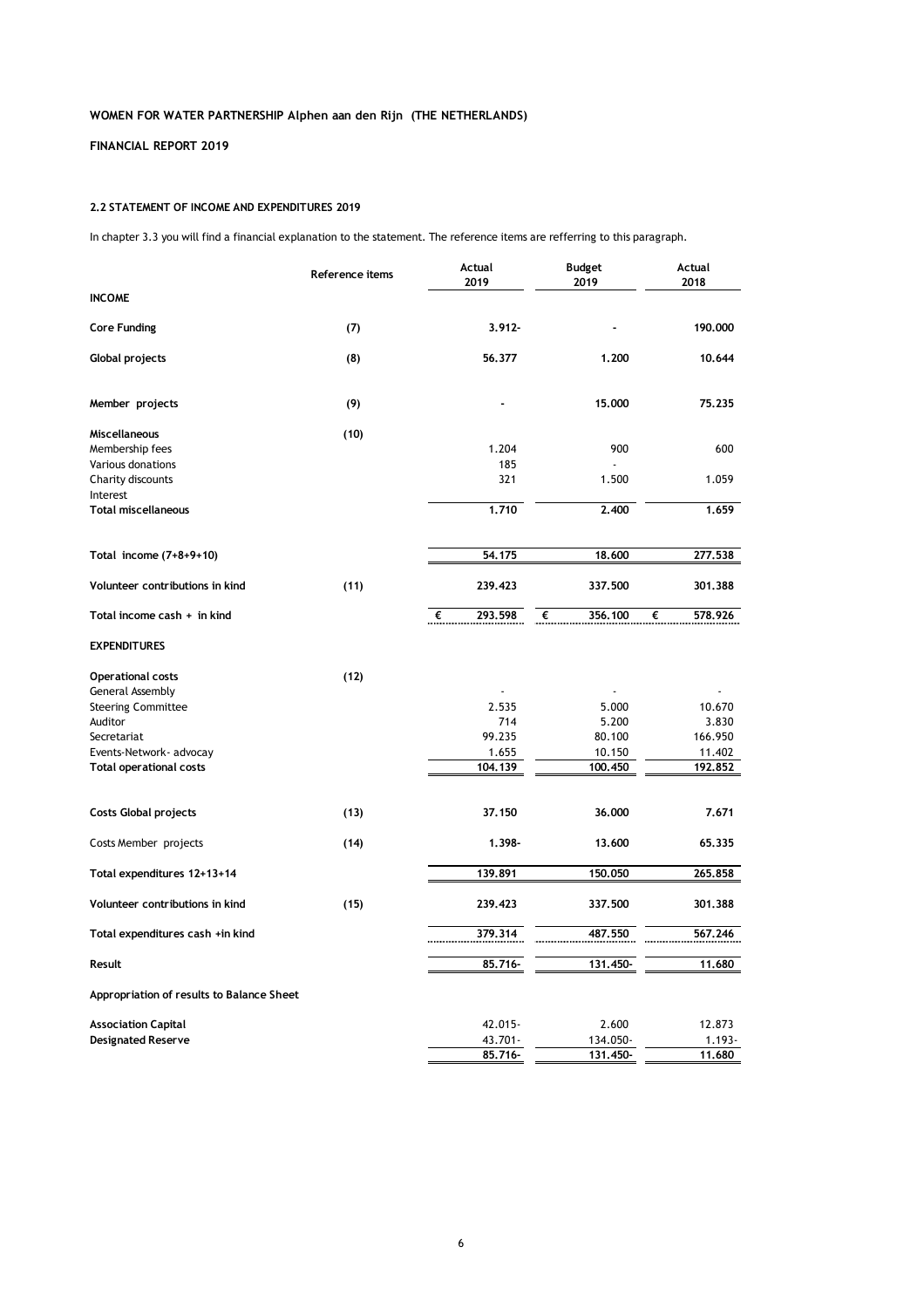### **FINANCIAL REPORT 2019**

#### **3.1 REFERENCE TO THE FINANCIAL STATEMENTS**

#### **General**

The financial statements have been prepared in accordance with valuation principles of assets, liabilities and determination of the result under the historical cost convention.

#### **Tangible fixed assets**

Tangible fixed assets are presented at costs less accumulated depreciation. Depreciation is based on the estimated useful life and calculated as a fixed percentage of the costs, taking into account any residual value.

#### **Receivables**

Receivables are included at face value,minus any provision for doubtful accounts. These provisions are determined by assessment of individual receivables.

#### **Principles for the determination of the result**

#### **General**

The result is qualified as the difference between the income and expenditures of the reporting year with consideration of the for this purposes mentioned valuation principles.

Revenues are accounted for when all major entitlements to economic benefits have been transferred. Core funds are justified in the year where the amounts have been received. Project funds are partly justified in the year that have been received.

The (project) costs are allocated to the same period.

#### **Volunteer contributions in kind -pro bono hours WfWP**

Volunteer contributions in kind are those contributions that do not involve money transactions through the WfWP bank account. Like labour or expertise provided by members pro bono to contribute to the core business of WfWP, lobby and advocacy work and governance. To capitalise the volunteer contributions, WFWP works with a hourly rate of maximum  $\epsilon$  67,50 per hour, as agreed with SDC.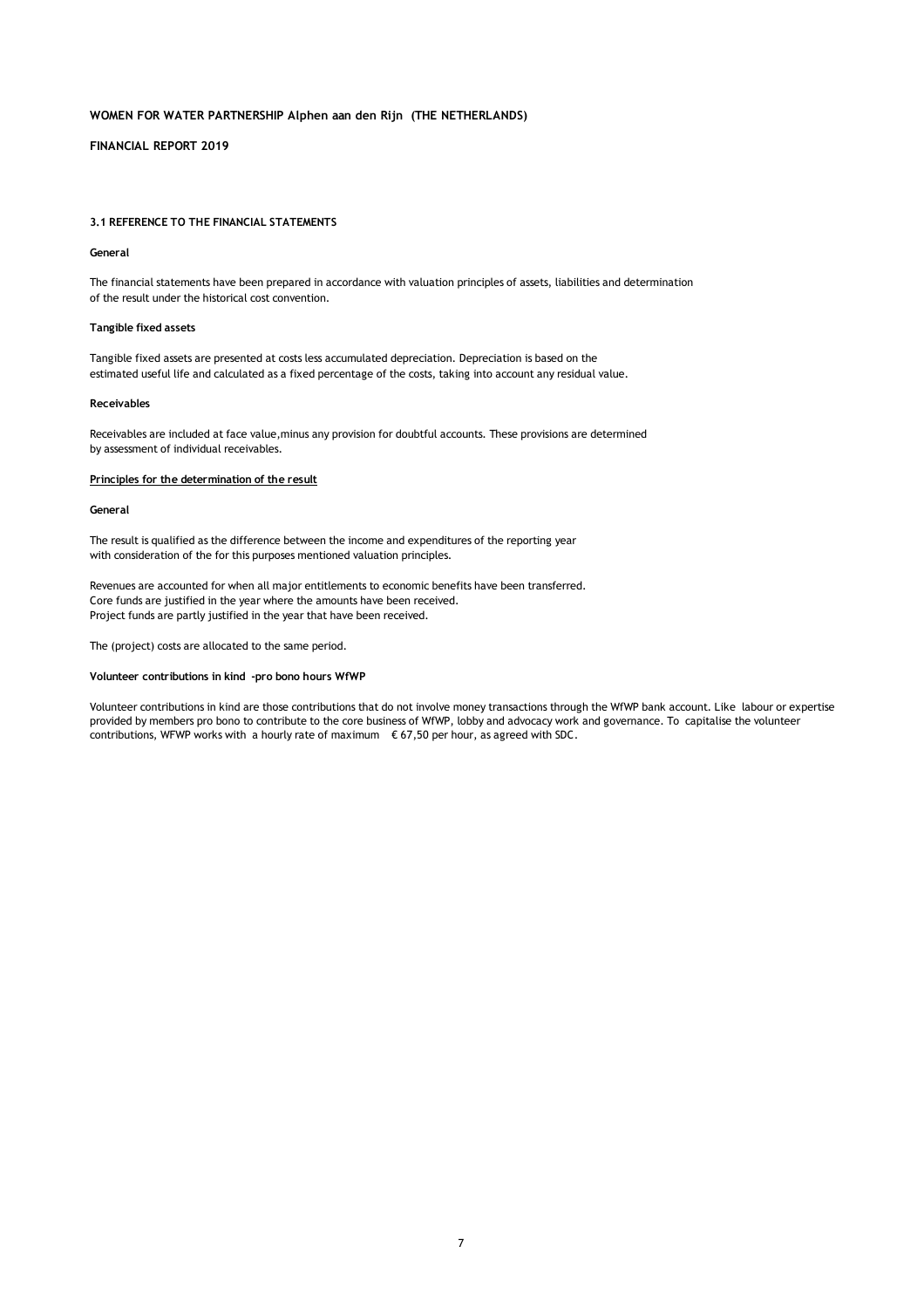## **FINANCIAL REPORT 2019**

## **3.2 REFERENCE ITEMS TO THE BALANCE SHEET AS OF DECEMBER 31, 2019**

|                                                  | 12/31/2019 | 12/31/2018 |
|--------------------------------------------------|------------|------------|
| <b>ASSETS</b>                                    | €          | €          |
|                                                  |            |            |
| 1. Inventory                                     |            |            |
| Value per 1 January                              |            |            |
| Investments/Desinvestments financial year        |            |            |
|                                                  |            |            |
| Minus: depreciations financial year              |            |            |
| Book value per December 31                       |            |            |
|                                                  |            |            |
|                                                  |            |            |
| Depreciation period is 5 years.                  |            |            |
|                                                  |            |            |
| 2. Receivables                                   |            |            |
| Social security and pension premiums             |            |            |
| Receivable core funds                            |            | 38.000     |
| Receivable project funds- donor Passage          |            | 15.000     |
| Interest                                         |            | 11         |
| Other receivables                                | 1.782      | 545        |
|                                                  | 1.782      | 53,556     |
|                                                  |            |            |
| Specification donor Passage                      |            |            |
|                                                  |            |            |
| Project: MO/AF/TZ/2017-001 Passage TWG, Tanzania |            |            |
|                                                  |            |            |
| Total budget 2017-2019                           |            | 45.000     |
| Received 2017                                    |            | 15.000-    |
| Extra budget gift                                |            | 2.030      |
| Extra budget gift                                |            | 118        |
| Extra budget gift                                |            | 57         |
| Received in 2018                                 |            | 17.205-    |
|                                                  |            | 15.000     |
|                                                  |            |            |
|                                                  |            |            |
|                                                  |            |            |
| 3. Bank and Cash                                 |            |            |
| <b>Bank accounts</b>                             | 25.261     | 164.440    |
| Petty cash                                       |            |            |
|                                                  | 25,261     | 164,440    |
|                                                  |            |            |
|                                                  |            |            |
| <b>LIABILITIES</b>                               |            |            |
|                                                  |            |            |
| 4. Association Capital                           |            |            |
| Balance as per January 1, 2019                   | 50.562     | 37.689     |
| Add: Result for the year ended December 31, 2019 | 42.015-    | 12.873     |
| Balance as per December 31, 2019                 | 8.547      | 50,562     |
|                                                  |            |            |
| 5. Designated Reserve                            |            |            |
| Balance as per January 1, 2019                   | 43.701     | 44.894     |
| Mutation: core funding 2018 SDC                  |            | 190.000    |
| Deduct: Spent in 2019 operational costs          |            | 190.000-   |
| Add: Result for the year ended December 31, 2019 | 43.701-    | $1.193 -$  |
| Balance as per December 31, 2019                 |            | 43.701     |

The Designated Reserve will be used to strengthen the network, governance and operations.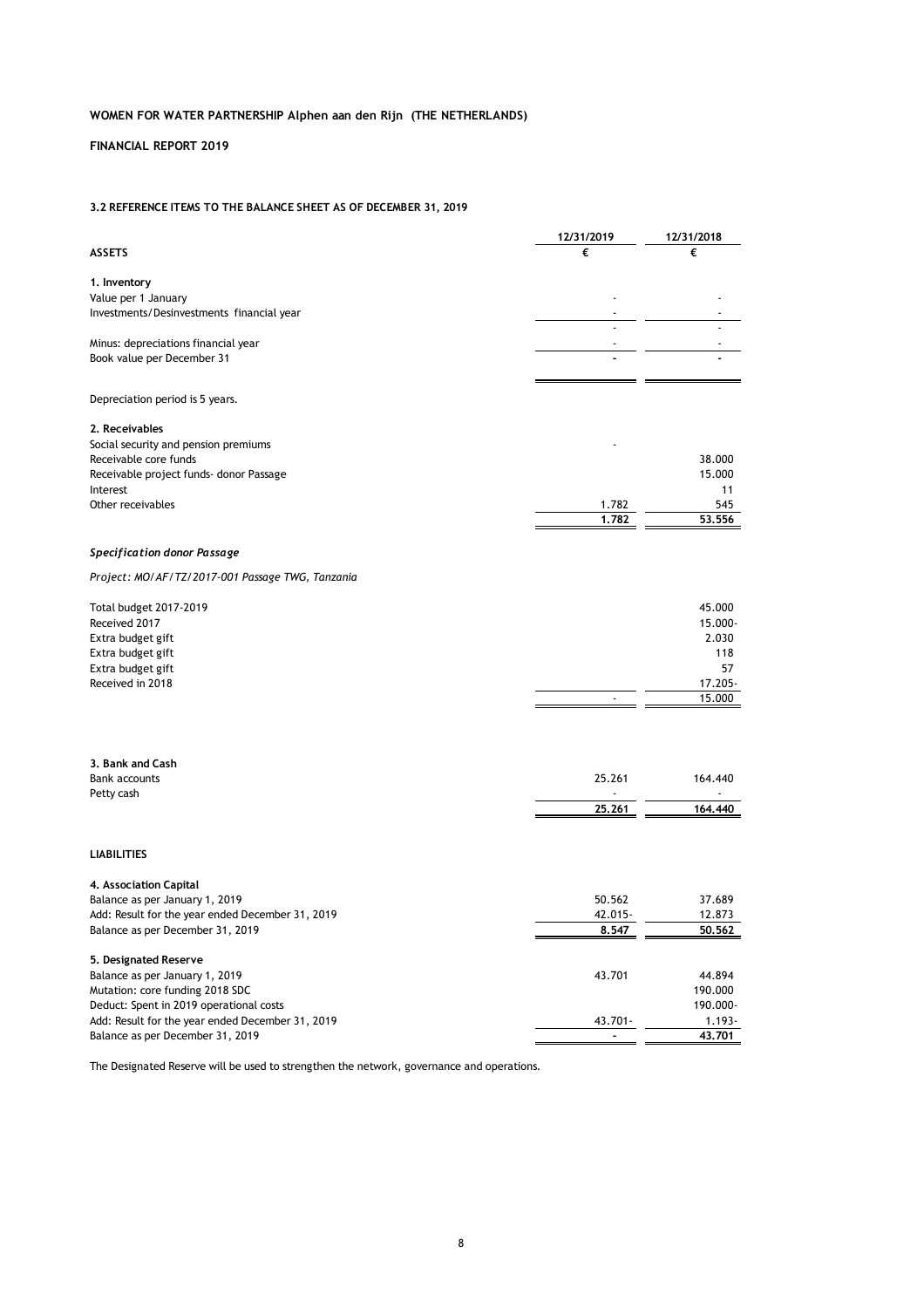|                                          | 12/31/2019               | 12/31/2018 |
|------------------------------------------|--------------------------|------------|
| 6. Liabilities                           | €                        | €          |
| Accounts payable and accrued liabilities |                          |            |
| Creditors                                | 3.349                    | 4.796      |
| Accrued holiday allowances               | $\overline{\phantom{0}}$ | 8.865      |
| Payroll taxes                            | $\overline{\phantom{a}}$ | 7.988      |
| Other liabilities                        | 230                      | 8.886      |
| Project liabilities (see next page)      | 14.917                   | 93.187     |
|                                          | 18.496                   | 123.722    |
|                                          |                          |            |

|                                       | 12/31/2019 | 12/31/2018 |
|---------------------------------------|------------|------------|
|                                       | €          | €          |
| <b>Project liabilities</b>            |            |            |
| Donor I&W                             | 6.850      | 22.642     |
| Donor FAO-WASAG                       | 8.067      |            |
| Donor Passage                         |            | 30.057     |
| Donor client of ABN AMRO philantrophy |            | 5.112      |
| Donor OECD GIZ                        |            | 35.376     |
|                                       | 14.917     | 70.545     |
| Specification donor Passage           |            |            |
| Specification donor I&W               |            |            |
| Project: I&W Outreach                 |            |            |
| Total budget 2018-2019                | 25.000     | 25.000     |
| Project costs in 2018                 | $2.358 -$  | $2.358 -$  |
| Project costs in 2019                 | 15.792-    |            |
|                                       | 6.850      | 22.642     |
| Specification donor FAO-WASAG         |            |            |
| Project: FA)-WASAG                    |            |            |
| Advance payment project               | 8.067      |            |
|                                       | 8.067      |            |
|                                       |            |            |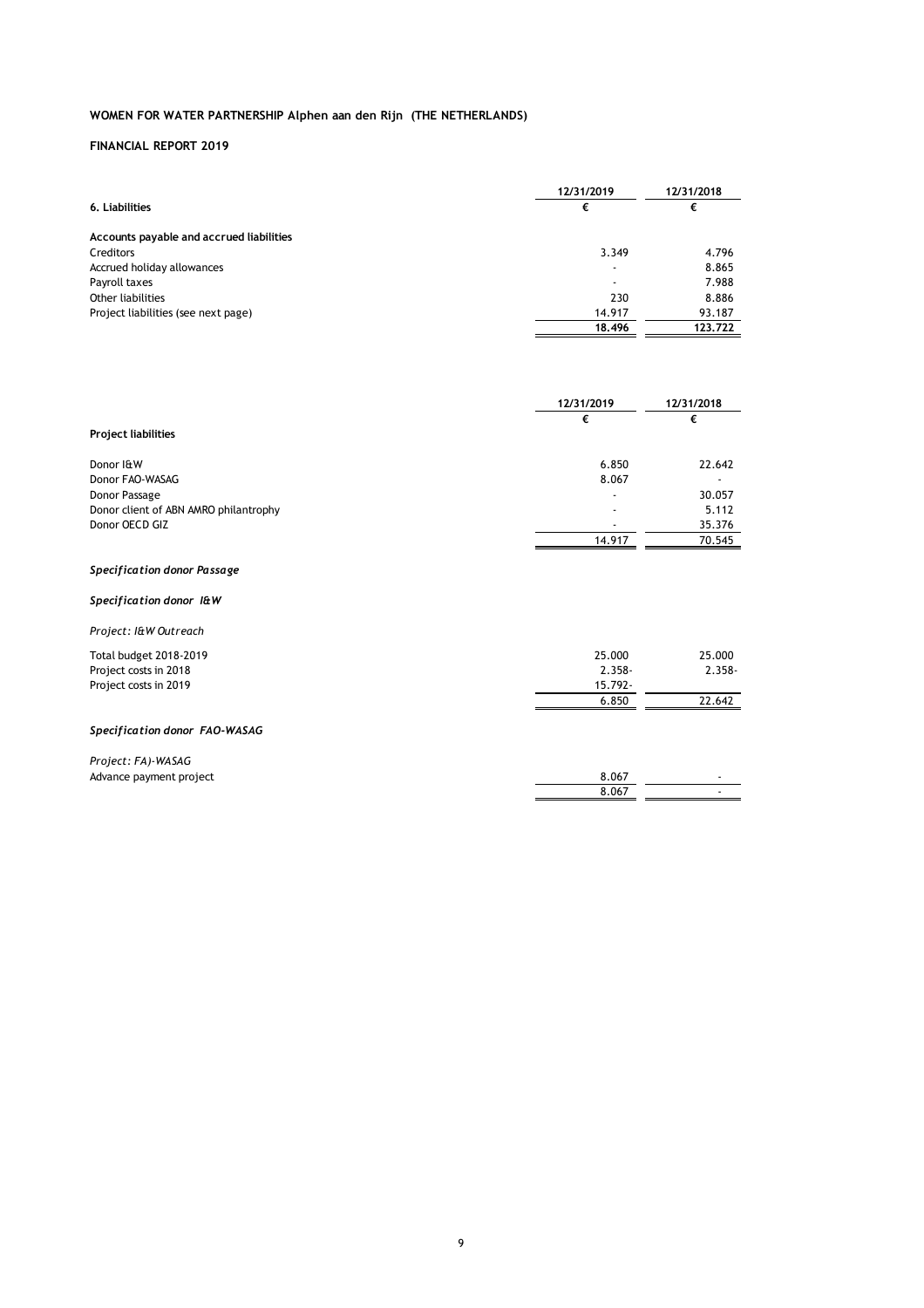**FINANCIAL REPORT 2019**

### **3.3 REFERENCE ITEMS TO THE STATEMENTS OF INCOME AND EXPENDITURES 2019**

|                                          | Actual<br>2019 | <b>Budget</b><br>2019 | Actual<br>2018 |
|------------------------------------------|----------------|-----------------------|----------------|
| <b>INCOME</b>                            | €              | €                     | €              |
| 7. Core Funds                            |                |                       |                |
| Core funds 2018                          | $3.912 -$      |                       | 190.000        |
| Core funds 2017                          |                |                       |                |
| Core funds 2016                          |                |                       |                |
|                                          | $3.912 -$      |                       | 190.000        |
| 8. Global Projects                       |                |                       |                |
| GL/NE/2019-001 European Pact for Water   | 1.223          | 1.200                 |                |
| GL/BE/2018-001 European Development Days |                |                       | 230            |
| GL/NE/2018-002 Outreach I&W              | 15.792         |                       | 2.358          |
| GL/BR/2018-003 World Water Forum         |                |                       | 7.558          |
| GL/NE/2018-004 OECD Research GIZ         | 39.362         |                       | 498            |
| <b>Total Global Projects</b>             | 56.377         | 1.200                 | 10.644         |
| 9. Member projects                       |                |                       |                |
| Passage                                  |                |                       |                |
| MO/AF/TZ/2017-001 TWG                    |                | 15.000                | 17.148         |
|                                          |                | 15.000                | 17.148         |
| Agua4All/Marie Stella Maris              |                |                       |                |
| MO/AF/UG/2017-002 KWDT                   |                |                       | 8.282          |
|                                          |                |                       | 8.282          |
| Wplus/Zij actief                         |                |                       |                |
| MO/AZ/NEP/2016-003 Earthquake Nepal      |                |                       |                |
| reconstruct water works                  |                |                       |                |
| A client of ABN AMRO philantrophy        |                |                       |                |
| MO/ AF/KE/2015-010 SIUK Kenya            |                |                       | 49.805         |
|                                          |                |                       | 49.805         |
| <b>Total Member projects</b>             | $\overline{a}$ | 15.000                | 75.235         |
|                                          |                |                       |                |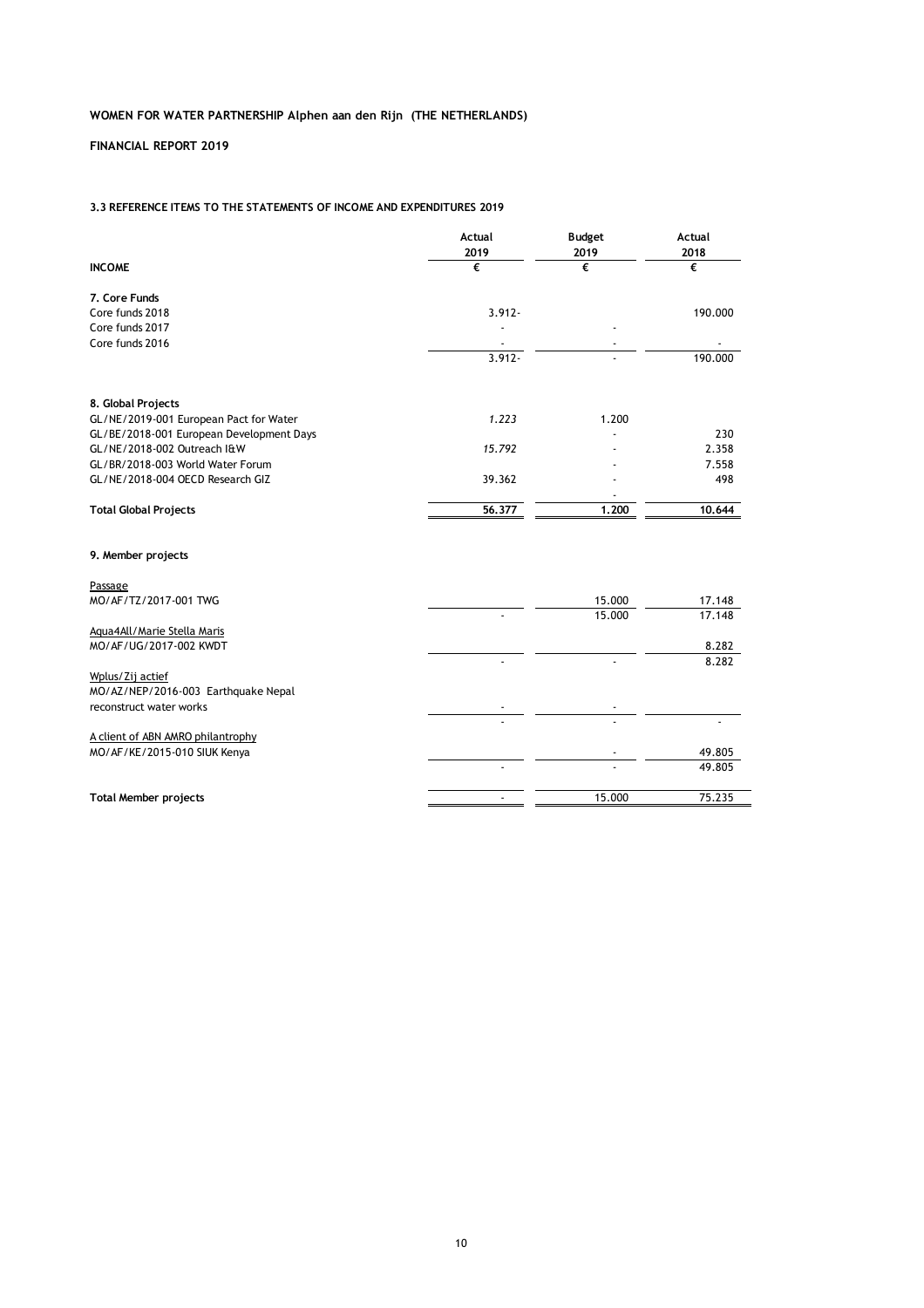|                                                     |                  | Actual<br>2019           | <b>Budget</b><br>2019 | Actual<br>2018 |
|-----------------------------------------------------|------------------|--------------------------|-----------------------|----------------|
|                                                     |                  | €                        | €                     | €              |
| 10. Miscellaneous                                   |                  |                          |                       |                |
| Membership fees                                     |                  | 1.204                    | 900                   | 600            |
| <b>Various Donations</b>                            |                  | 185                      |                       |                |
| <b>Charity Discounts</b>                            |                  | 321                      | 1.500                 | 1.059          |
| <b>Total miscellaneous</b>                          |                  | 1.710                    | 2.400                 | 1.659          |
| <b>Totaal Income</b>                                | $7 + 8 + 9 + 10$ | 54.175                   | 18.600                | 277.538        |
| 11. Volunteer contributions in kind                 |                  |                          |                       |                |
| WfWP activities SC members                          |                  | 228.285                  | 337.500               | 290.250        |
| Membership fees in kind                             |                  | 11.138                   |                       | 11.138         |
|                                                     |                  | 239.423                  | 337.500               | 301.388        |
| <b>Total Income</b>                                 |                  | 293.598                  | 356.100               | 578.926        |
| <b>EXPENDITURES</b>                                 |                  |                          |                       |                |
| 12. Operational Costs                               |                  |                          |                       |                |
| <b>General Assembly (GA)</b>                        |                  |                          |                       |                |
| <b>Steering Commitee (SC)</b>                       |                  | 2.535                    | 5.000                 | 10.670         |
| Auditor                                             |                  | 714                      | 5.200                 | 3.830          |
| Secretariat                                         |                  |                          |                       |                |
| Staff                                               |                  | 95.507                   | 75.000                | 160.769        |
| Office costs                                        |                  | 1.936                    | 2.500                 | 3.178          |
| Insurance                                           |                  | 927                      | 2.100                 | 1.067          |
| Website and Communications/PR                       |                  | 865                      | 500                   | 1.936          |
| Total secretariat                                   |                  | 99.235                   | 80.100                | 166.950        |
| Events / Netwerk/ Advocacy                          |                  |                          |                       |                |
| Outreach & Advocacy                                 |                  | 1.655                    | 10.000                | 10.312         |
| <b>Business development</b>                         |                  |                          | 150                   | 284            |
| Netwerk/partners                                    |                  | $\overline{\phantom{a}}$ |                       | 806            |
| Total Events/ Netwerk/ Advocacy                     |                  | 1.655                    | 10.150                | 11.402         |
| Secretariat specification                           |                  |                          |                       |                |
| Staff                                               |                  |                          |                       |                |
| Salaries                                            |                  | 67.892                   |                       | 102.348        |
| Social security                                     |                  | 8.468                    |                       | 9.972          |
| Pension costs                                       |                  | 8.229                    |                       | 10.270         |
| Pension costs-expected return in past, not received |                  |                          |                       | 6.567          |
| Sickness Insurance                                  |                  | 1.912                    |                       | 5.872          |
| Other staff costs                                   |                  | 303                      |                       | 97             |
| Planning & Control (hiring)                         |                  | 1.203                    |                       | 3.971          |
| Monitoring (hiring)                                 |                  |                          |                       |                |
| Communication professional (hiring)                 |                  | 7.500                    |                       | 21.672         |
| <b>Total staff</b>                                  |                  | 95.507                   | 75.000                | 160.769        |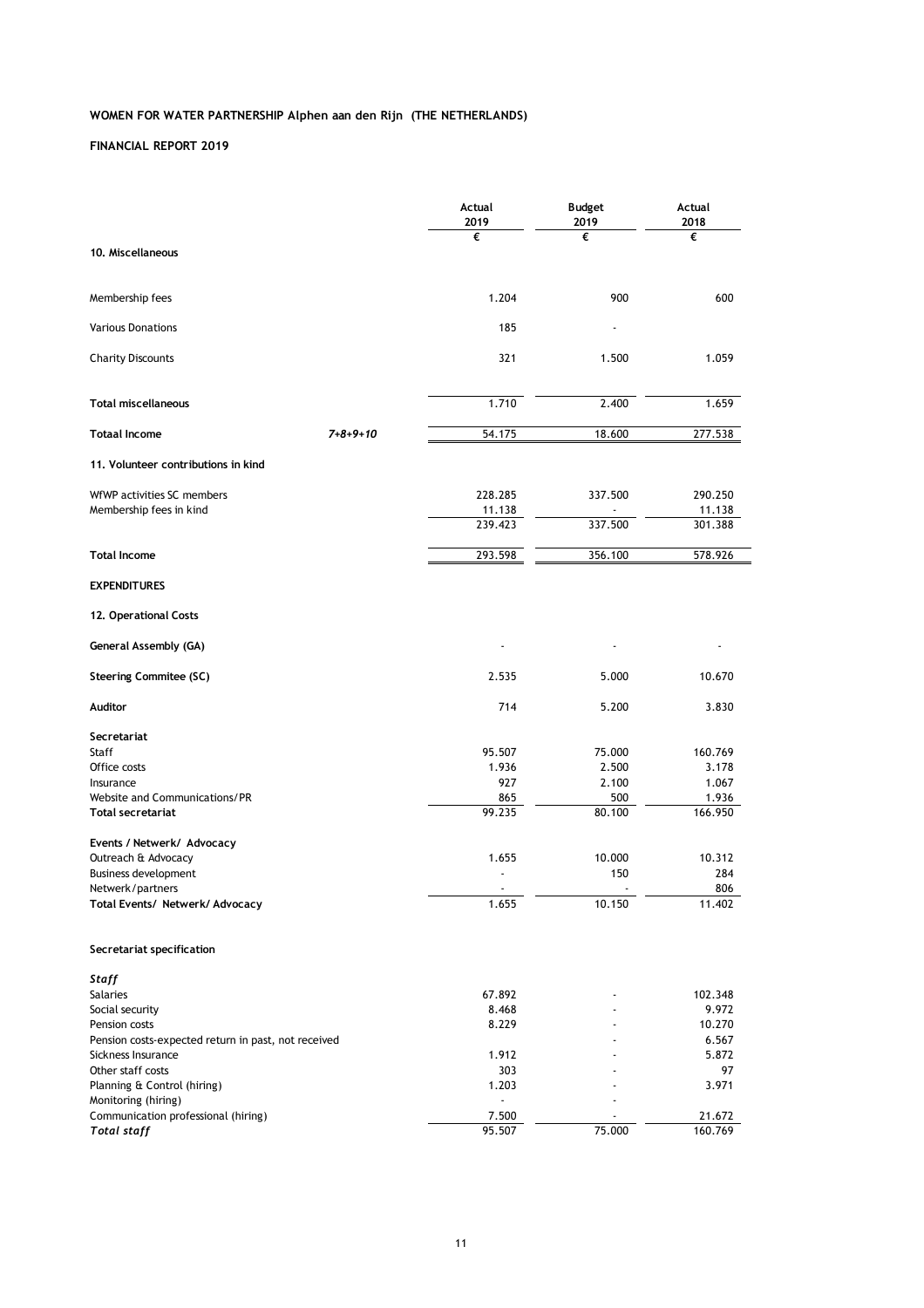| €<br>€<br>€<br>Office costs<br>955<br>1.735<br>Housing costs<br>508<br>Office supplies<br>471<br>178<br>Telephone costs<br>163<br>254<br><b>Bank costs</b><br>473<br>56<br>General costs<br>321<br>1.936<br>2.500<br>3.178<br><b>Total office costs</b><br><b>Insurance</b><br>91<br>91<br>Inventory insurance<br>836<br>976<br>Liability insurance<br>927<br>2.100<br>1.067<br>Total insurance<br><b>Website and Communications/PR</b><br>588<br>Website, maintenance<br>865<br>1.348<br>ICT (helpdesk etc)<br>Communications/PR<br>1.936<br>865<br>500<br>Total website<br>Events / Netwerk/ Advocacy specification<br>Outreach & Advocacy<br>713<br>Participation events miscellaneous<br>1.413<br>7th African water week<br>93<br>1.711<br>CSW62 side event<br>CSW61 side event<br>Stockholm World Water Week<br>1.562<br>10.000<br>6.475<br>1.655<br>10.000<br>10.312<br><b>Business Development</b><br>150<br>284<br><b>Business Development</b><br><b>Netwerk &amp; Partners</b><br><b>SDC Peer Review</b><br>806<br>Membership WWC<br>806<br>13. Costs Global Projects<br>GL/BE/2018-001 European Development Days<br>204<br>GL/NE/2018-002 Outreach I&W<br>12.898<br>18.000<br>2.358<br>GL/BR/2018-003 World Water Forum 8<br>4.611<br>24.252<br>GL/NE/2018-004 OECD Research GIZ<br>18.000<br>498<br>7.671<br>37.150<br>36.000<br><b>Total Global Project Costs</b> | Actual<br>2019 | <b>Budget</b><br>2019 | Actual<br>2018 |
|-------------------------------------------------------------------------------------------------------------------------------------------------------------------------------------------------------------------------------------------------------------------------------------------------------------------------------------------------------------------------------------------------------------------------------------------------------------------------------------------------------------------------------------------------------------------------------------------------------------------------------------------------------------------------------------------------------------------------------------------------------------------------------------------------------------------------------------------------------------------------------------------------------------------------------------------------------------------------------------------------------------------------------------------------------------------------------------------------------------------------------------------------------------------------------------------------------------------------------------------------------------------------------------------------------------------------------------------------------------------------------|----------------|-----------------------|----------------|
|                                                                                                                                                                                                                                                                                                                                                                                                                                                                                                                                                                                                                                                                                                                                                                                                                                                                                                                                                                                                                                                                                                                                                                                                                                                                                                                                                                               |                |                       |                |
|                                                                                                                                                                                                                                                                                                                                                                                                                                                                                                                                                                                                                                                                                                                                                                                                                                                                                                                                                                                                                                                                                                                                                                                                                                                                                                                                                                               |                |                       |                |
|                                                                                                                                                                                                                                                                                                                                                                                                                                                                                                                                                                                                                                                                                                                                                                                                                                                                                                                                                                                                                                                                                                                                                                                                                                                                                                                                                                               |                |                       |                |
|                                                                                                                                                                                                                                                                                                                                                                                                                                                                                                                                                                                                                                                                                                                                                                                                                                                                                                                                                                                                                                                                                                                                                                                                                                                                                                                                                                               |                |                       |                |
|                                                                                                                                                                                                                                                                                                                                                                                                                                                                                                                                                                                                                                                                                                                                                                                                                                                                                                                                                                                                                                                                                                                                                                                                                                                                                                                                                                               |                |                       |                |
|                                                                                                                                                                                                                                                                                                                                                                                                                                                                                                                                                                                                                                                                                                                                                                                                                                                                                                                                                                                                                                                                                                                                                                                                                                                                                                                                                                               |                |                       |                |
|                                                                                                                                                                                                                                                                                                                                                                                                                                                                                                                                                                                                                                                                                                                                                                                                                                                                                                                                                                                                                                                                                                                                                                                                                                                                                                                                                                               |                |                       |                |
|                                                                                                                                                                                                                                                                                                                                                                                                                                                                                                                                                                                                                                                                                                                                                                                                                                                                                                                                                                                                                                                                                                                                                                                                                                                                                                                                                                               |                |                       |                |
|                                                                                                                                                                                                                                                                                                                                                                                                                                                                                                                                                                                                                                                                                                                                                                                                                                                                                                                                                                                                                                                                                                                                                                                                                                                                                                                                                                               |                |                       |                |
|                                                                                                                                                                                                                                                                                                                                                                                                                                                                                                                                                                                                                                                                                                                                                                                                                                                                                                                                                                                                                                                                                                                                                                                                                                                                                                                                                                               |                |                       |                |
|                                                                                                                                                                                                                                                                                                                                                                                                                                                                                                                                                                                                                                                                                                                                                                                                                                                                                                                                                                                                                                                                                                                                                                                                                                                                                                                                                                               |                |                       |                |
|                                                                                                                                                                                                                                                                                                                                                                                                                                                                                                                                                                                                                                                                                                                                                                                                                                                                                                                                                                                                                                                                                                                                                                                                                                                                                                                                                                               |                |                       |                |
|                                                                                                                                                                                                                                                                                                                                                                                                                                                                                                                                                                                                                                                                                                                                                                                                                                                                                                                                                                                                                                                                                                                                                                                                                                                                                                                                                                               |                |                       |                |
|                                                                                                                                                                                                                                                                                                                                                                                                                                                                                                                                                                                                                                                                                                                                                                                                                                                                                                                                                                                                                                                                                                                                                                                                                                                                                                                                                                               |                |                       |                |
|                                                                                                                                                                                                                                                                                                                                                                                                                                                                                                                                                                                                                                                                                                                                                                                                                                                                                                                                                                                                                                                                                                                                                                                                                                                                                                                                                                               |                |                       |                |
|                                                                                                                                                                                                                                                                                                                                                                                                                                                                                                                                                                                                                                                                                                                                                                                                                                                                                                                                                                                                                                                                                                                                                                                                                                                                                                                                                                               |                |                       |                |
|                                                                                                                                                                                                                                                                                                                                                                                                                                                                                                                                                                                                                                                                                                                                                                                                                                                                                                                                                                                                                                                                                                                                                                                                                                                                                                                                                                               |                |                       |                |
|                                                                                                                                                                                                                                                                                                                                                                                                                                                                                                                                                                                                                                                                                                                                                                                                                                                                                                                                                                                                                                                                                                                                                                                                                                                                                                                                                                               |                |                       |                |
|                                                                                                                                                                                                                                                                                                                                                                                                                                                                                                                                                                                                                                                                                                                                                                                                                                                                                                                                                                                                                                                                                                                                                                                                                                                                                                                                                                               |                |                       |                |
|                                                                                                                                                                                                                                                                                                                                                                                                                                                                                                                                                                                                                                                                                                                                                                                                                                                                                                                                                                                                                                                                                                                                                                                                                                                                                                                                                                               |                |                       |                |
|                                                                                                                                                                                                                                                                                                                                                                                                                                                                                                                                                                                                                                                                                                                                                                                                                                                                                                                                                                                                                                                                                                                                                                                                                                                                                                                                                                               |                |                       |                |
|                                                                                                                                                                                                                                                                                                                                                                                                                                                                                                                                                                                                                                                                                                                                                                                                                                                                                                                                                                                                                                                                                                                                                                                                                                                                                                                                                                               |                |                       |                |
|                                                                                                                                                                                                                                                                                                                                                                                                                                                                                                                                                                                                                                                                                                                                                                                                                                                                                                                                                                                                                                                                                                                                                                                                                                                                                                                                                                               |                |                       |                |
|                                                                                                                                                                                                                                                                                                                                                                                                                                                                                                                                                                                                                                                                                                                                                                                                                                                                                                                                                                                                                                                                                                                                                                                                                                                                                                                                                                               |                |                       |                |
|                                                                                                                                                                                                                                                                                                                                                                                                                                                                                                                                                                                                                                                                                                                                                                                                                                                                                                                                                                                                                                                                                                                                                                                                                                                                                                                                                                               |                |                       |                |
|                                                                                                                                                                                                                                                                                                                                                                                                                                                                                                                                                                                                                                                                                                                                                                                                                                                                                                                                                                                                                                                                                                                                                                                                                                                                                                                                                                               |                |                       |                |
|                                                                                                                                                                                                                                                                                                                                                                                                                                                                                                                                                                                                                                                                                                                                                                                                                                                                                                                                                                                                                                                                                                                                                                                                                                                                                                                                                                               |                |                       |                |
|                                                                                                                                                                                                                                                                                                                                                                                                                                                                                                                                                                                                                                                                                                                                                                                                                                                                                                                                                                                                                                                                                                                                                                                                                                                                                                                                                                               |                |                       |                |
|                                                                                                                                                                                                                                                                                                                                                                                                                                                                                                                                                                                                                                                                                                                                                                                                                                                                                                                                                                                                                                                                                                                                                                                                                                                                                                                                                                               |                |                       |                |
|                                                                                                                                                                                                                                                                                                                                                                                                                                                                                                                                                                                                                                                                                                                                                                                                                                                                                                                                                                                                                                                                                                                                                                                                                                                                                                                                                                               |                |                       |                |
|                                                                                                                                                                                                                                                                                                                                                                                                                                                                                                                                                                                                                                                                                                                                                                                                                                                                                                                                                                                                                                                                                                                                                                                                                                                                                                                                                                               |                |                       |                |
|                                                                                                                                                                                                                                                                                                                                                                                                                                                                                                                                                                                                                                                                                                                                                                                                                                                                                                                                                                                                                                                                                                                                                                                                                                                                                                                                                                               |                |                       |                |
|                                                                                                                                                                                                                                                                                                                                                                                                                                                                                                                                                                                                                                                                                                                                                                                                                                                                                                                                                                                                                                                                                                                                                                                                                                                                                                                                                                               |                |                       |                |
|                                                                                                                                                                                                                                                                                                                                                                                                                                                                                                                                                                                                                                                                                                                                                                                                                                                                                                                                                                                                                                                                                                                                                                                                                                                                                                                                                                               |                |                       |                |
|                                                                                                                                                                                                                                                                                                                                                                                                                                                                                                                                                                                                                                                                                                                                                                                                                                                                                                                                                                                                                                                                                                                                                                                                                                                                                                                                                                               |                |                       |                |
|                                                                                                                                                                                                                                                                                                                                                                                                                                                                                                                                                                                                                                                                                                                                                                                                                                                                                                                                                                                                                                                                                                                                                                                                                                                                                                                                                                               |                |                       |                |
|                                                                                                                                                                                                                                                                                                                                                                                                                                                                                                                                                                                                                                                                                                                                                                                                                                                                                                                                                                                                                                                                                                                                                                                                                                                                                                                                                                               |                |                       |                |
|                                                                                                                                                                                                                                                                                                                                                                                                                                                                                                                                                                                                                                                                                                                                                                                                                                                                                                                                                                                                                                                                                                                                                                                                                                                                                                                                                                               |                |                       |                |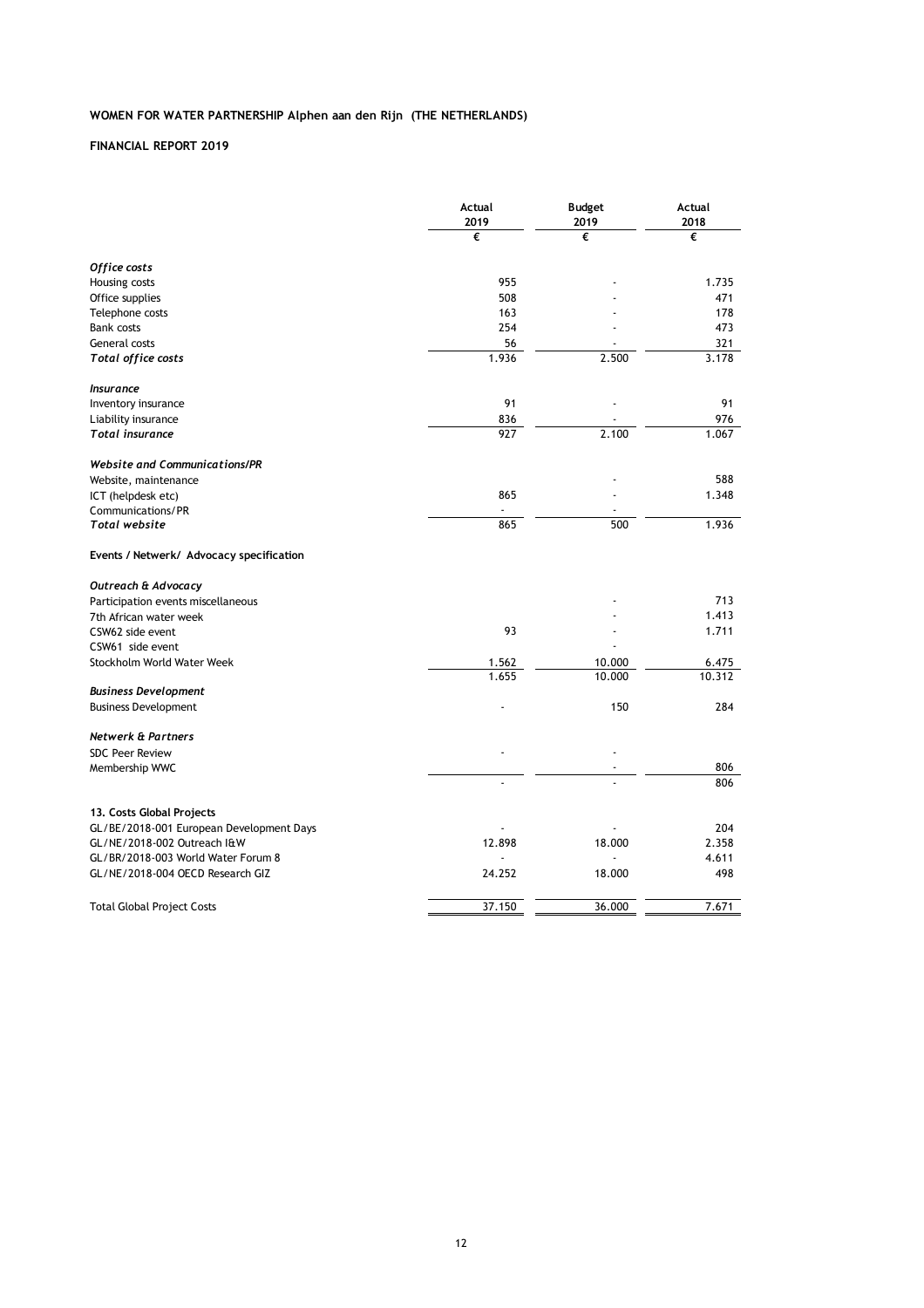|                                                 |            | Actual<br>2019 | <b>Budget</b><br>2019 | Actual<br>2018 |
|-------------------------------------------------|------------|----------------|-----------------------|----------------|
|                                                 |            | €              | €                     | €              |
| 14. Costs Member Projects                       |            |                |                       |                |
| MO/AF/TZ/2017-001 TWG<br>MO/AF/UG/2017-002 KWDT |            | $1.398 -$      | 13.600                | 17.148         |
|                                                 |            |                |                       | 8.282          |
| MO/AF/KE/2015-010 SIUK Kenya                    |            |                |                       | 39.905         |
| Total Member organisations (MO) Project Costs   |            | $1.398 -$      | 13.600                | 65.335         |
| <b>Total expenditures</b>                       | $12+13+14$ | 139.891        | 150.050               | 265.858        |
| 15. Volunteer contributions in kind             |            | 239.423        | 337.500               | 301.388        |
| <b>Total expenditures</b>                       |            | 278.424        | 397.300               | 567.246        |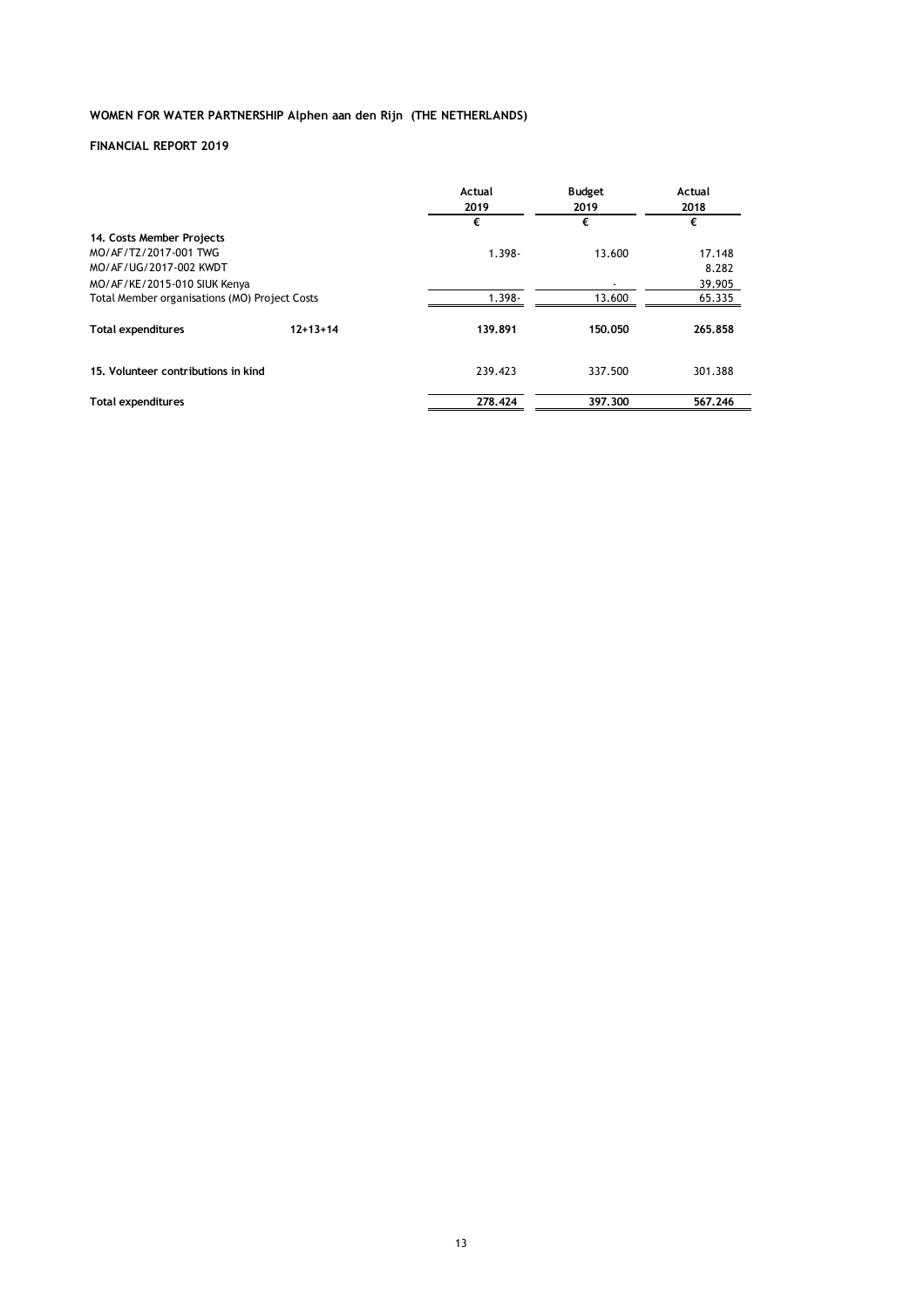### **FINANCIAL REPORT 2019**

#### **4. DETAILS FUNDING**

### **A. CORE FUNDING**

of Women for Water Partnership from December 2013 till December 2018. In 2019 WfWP was unable to find a new donor for core-funding. **Core-funding is** for governance, operations, core activities and strengthening of the netwerk. SDC was the financial partner

#### **B. GLOBAL PROJECTS**

#### **Project: GL/NE/2019-001 European pact for water**

WFWP was sponsored in the travel costs for €1.223.

### **Project: GL/NE/2017-006** *-* **Dutch Ministery Infrastructure & Environment (I&W)**

I&W supported WfWP 2018/2019 in this outreach project with 2 budgets:

A. Contribution to "Aquawareness", budget €10.500

B. Contribution to UN High Level Water Summit , budget €14.500.

This was settled in september 2018. In 2018 €2.358 budget was spent. In 2019 €15.792 budget was spent.

The remaining budget of €6.850 is for the year 2020.

#### **Project: GL/NE/2018-004 OECD Research GIZ**

WFWP is sponsored by the German GIZ organisation for the project research for a diagnosis of the current state of women's involvement in water-related decision making, policy implementation and management at different levels in OECD and non OECD countries. The duration is 1 december 2018 till 31 mai 2019. Budget is €39.860.

### FAO/WASAG Position Paper

In Nov 2019 an agreement wwas signed between FAO and WfWP with the objective to produce in 2020 a position paper on the role of gender in acticities of the Global Framework on Water Scarcity in agriculture and each of its six working groups. The budget 2020 is \$ 30.000 ( $\epsilon$  27.000) and the advance payment of \$ 9.000 =  $\epsilon$  8.067 was in December 2019.

### **Project MO/AF/TZ/2017-001 -Tegemeo Woman Group (TWG) Capacity Building Project in Mweteni, Tanzania.**

Passage is the donor of this project. The duration of the project is 2017-2019. Budget 2017-2019 is in total €45.000. Due to some problems with electricity the project is extended to 2020.

| <b>Project Component</b>                          | <b>Total budget</b> | Actual    | Actual             | Actual    |
|---------------------------------------------------|---------------------|-----------|--------------------|-----------|
|                                                   | 2017-2019€          | 2017 in € | 2018 in $\epsilon$ | 2019€     |
| Training                                          | 12.000              |           |                    |           |
| Investment Small business: shops, gardens, animal |                     |           |                    |           |
| keeping via ViCoBa                                | 24.150              |           |                    |           |
| Communication costs TWG local and international   | 1.050               |           |                    |           |
| <b>Travel TWG</b>                                 | 1.800               |           |                    |           |
| Support monitoring reporting WFWP                 | 2.375               | 1.375     |                    |           |
| Instalments                                       |                     | 13.000    | 15.000             | $1.398 -$ |
| <b>Total project costs</b>                        | 41.375              | 14.375    | 15,000             | $1.398 -$ |
| <b>Allocation WfWP</b>                            | 3.625               | 625       |                    | 1.398     |
| Total original project budget                     | 45,000              | 15,000    | 15,000             |           |
| Additional budget 2018 gifts 2030+118             | 2.148               |           | 2.148              |           |
| Total actual project budget                       | 47.215              |           |                    |           |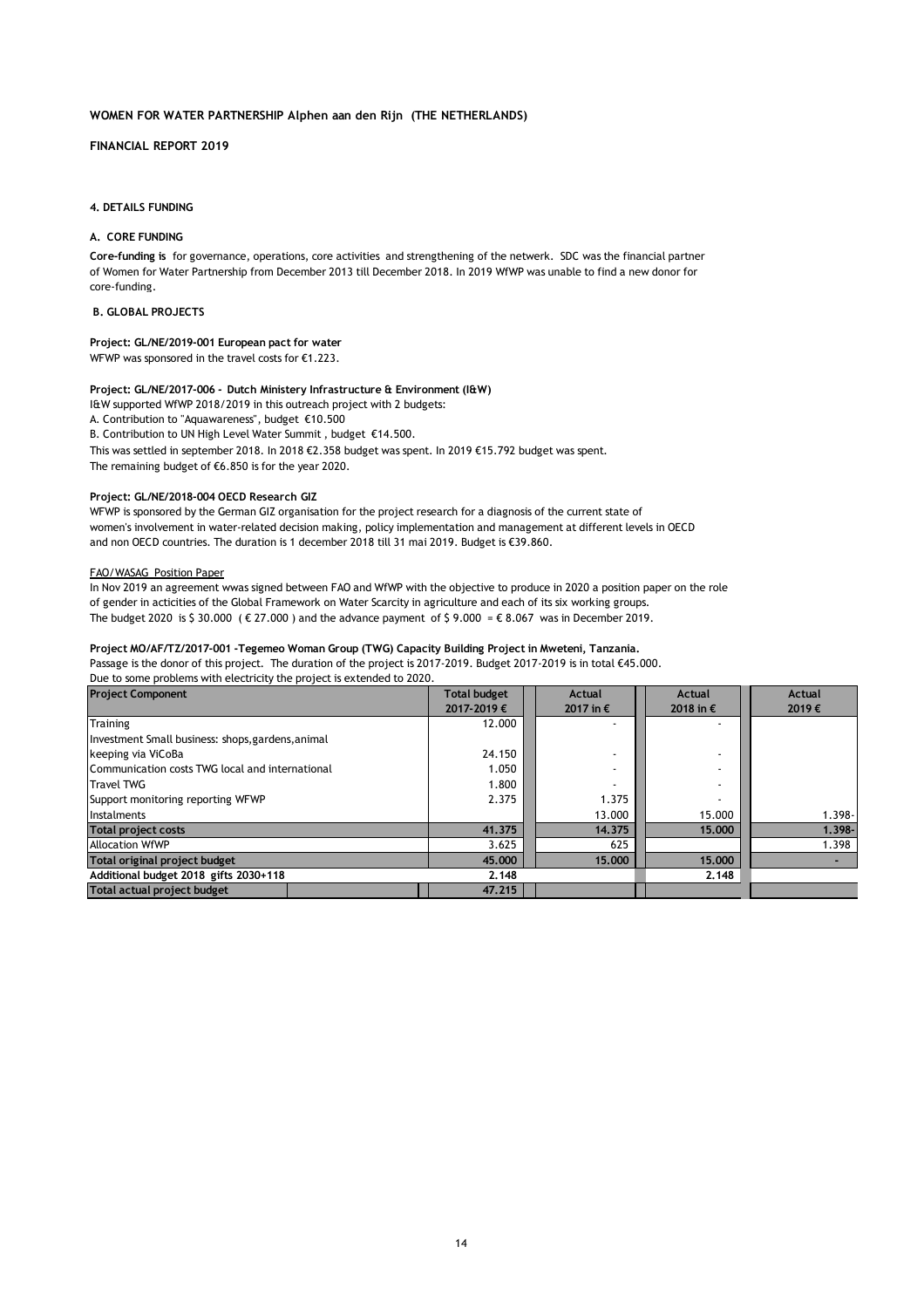## **FINANCIAL REPORT 2019**

## **5. ANNEX SPECIFICATION CONTRIBUTION THIRD PARTIES OUTREACH & ADVOCACY**

| Soroptimist International | 01-02-19 M Verhoef meeting on session Water Women leadership KL                               | € | 600,00    |
|---------------------------|-----------------------------------------------------------------------------------------------|---|-----------|
| Soroptimist International | 4-6 febr 2019 M Verhoef visit water projects Sulawesi Palu after tsunami, vocational ti €     |   | 200,00    |
| M Verhoef                 | 07-03-19 M Verhoef part drukwerkdeal                                                          | € | 10,50     |
| M Verhoef                 | 06-03-19 M Verhoef thank you diner for staying Stockholm                                      | € | 100,00    |
| L Witmer                  | 6-8 Febr L. Witmer ticket World Summit on Leaving No One Behund/Waterlex, G €                 |   | 327,00    |
| L Witmer                  | 6-8 Febr L. Witmer hotel World Summit on Leaving No One Behund/Waterlex, G €                  |   | 120,00    |
| L Witmer                  | 8-19 March L. Witmer accomodaion CSW New York                                                 | € | 1.100,00  |
| Soroptimist International | 09-03-19 M Verhoef CSW63 New York ticket                                                      | € | 540,00    |
| Soroptimist International | 21-03-19 M Verhoef CSW63 New York accomodation Hotel UN Plaza NY 14 day. €                    |   | 2.000,00  |
| GIZ Borda                 | 9-10 April L. Witmer hours meeting European Pact for Water, Paris                             | € | 375,00    |
| L Witmer                  | 9-10 April L. Witmer meeting UFM Rome on gender and nexus                                     | € | 350,00    |
| Soroptimist International | 16-04-19 M. Verhoef Zonta meeting collaboration meeting wfwp SI Zonta, ticket €               |   | 850,00    |
| Soroptimist International | 22-04-19 M Verhoef Californie fundrainsing wfwp and Woman Water leadership $\mathfrak{g} \in$ |   | 750,00    |
| L Witmer                  | 12-13 Mai L. Witmer HL workshop water and climate Bonn                                        | € | 440,00    |
| Soroptimist International | 12-05-19 M. Verhoef Unesco water conference Paris hotel                                       | € | 539,00    |
| Soroptimist International | 13-05-19 M. Verhoef interview Televison France                                                | € | 120,00    |
| WWF-DE                    | 13-17 Mai L. Witmer international water conference, UNESCO and world hydropov €               |   | 2.900,00  |
| Soroptimist International | 16-05-19 M. Verhoef 5th skype meeting SPC WWW meeting on seminars, hotel €                    |   | 135,00    |
| Soroptimist International | 23-05-19 M. Verhoef SIE member Wfwp meeting in Zagreb presentation projects €                 |   | 1.620,00  |
| L Witmer                  | 26Mai L. Witmer event verdronken land                                                         | € | 13,60     |
| Soroptimist International | 21-24 june M. Verhoef 41th conference session FAO Rome ticket and hotel                       | € | 805,00    |
| L Witmer                  | 18-20 Sept L. Witmer WASH debate The Hague own car and parking                                | € | 42,50     |
| Soroptimist International | 10-23 july M Verhoef KL Convention ticket and accomodation                                    | € | 2.477,00  |
| <b>MEDCR</b>              | 21-24 July L. Witmer speaker on gender elements at MEDCR international transbo €              |   | 450,00    |
| <b>WWF</b>                | 23-30 Aug L. Witmer Stockholm cost WWW                                                        | € | 1.790,00  |
| Soroptimist International | 4-8 sept M. Verhoef, Budapest presentation, travel                                            | € | 600,00    |
| EPfW                      | 9-11 Sept L Witmer meetings in EU Parlement Brussels standupwater                             | € | 350,00    |
| WWF-DE                    | 16-09-20 L. Witmer meeting Governance Committee HPSA London                                   | € | 630,00    |
| UNESCO-WWAP               | 18-20 Sept L. Witmer kick off WWFR2021 valuing water Perugia bus and hotel                    | € | 300,00    |
| A. Jenniskens             | 26 June A. Jenniskens km visit IHE Delft                                                      | € | 6,08      |
| A. Jenniskens             | 20-08-19 A. Jenniskens cartransport removal WFWP office                                       | € | 4,94      |
| L. Witmer                 | 02-10-19 L. Witmer, Blue Deal                                                                 | € | 40,00     |
| WWF-US                    | 4-5 oct L. Witmer 10th Hydro hegemony conference HH10                                         | € | 120,00    |
| Hungary                   | 14-18 okt L. Witmer Budapest water summit co funded Hotel                                     | € | 300,00    |
| L Witmer                  | 14-18 okt L. Witmer Budapest water summit catering                                            | € | 90,00     |
| Soroptimist International | 14-18 oct M. Verhoef Budapest water summit preventing water crises                            | € | 1.000,00  |
| L. Witmer                 | 6-8 Nov L. Witmer EPfW training                                                               | € | 500,00    |
| Soroptimist International | 1-10 Nov M. Verhoef Visit Nairobi and Mwhihoko project, travel                                | € | 1.800,00  |
| GWP/UfM                   | 18-21 nov L. Witmer UfM meeting water and finance, Istanbul                                   | € | 550,00    |
| L. Witmer                 | 11-dec L. Witmer work meeting AJ proposals                                                    | € | 52,50     |
| Soroptimist International | 14-18 dec<br>M. Verhoef Unesco conference paris                                               | € | 1.100,00  |
| M Verhoef                 | 2019 M. Verhoef parking and km entire year 2019                                               | € | 1.804,10  |
| M Verkleij                | 2019 M. Verkleij parking and km entire year 2019                                              | € | 221,51    |
| M. Yassuda                | 2019 M. Yassuda donation SC allowance                                                         | € | 630,00    |
|                           |                                                                                               | € | 28.753,73 |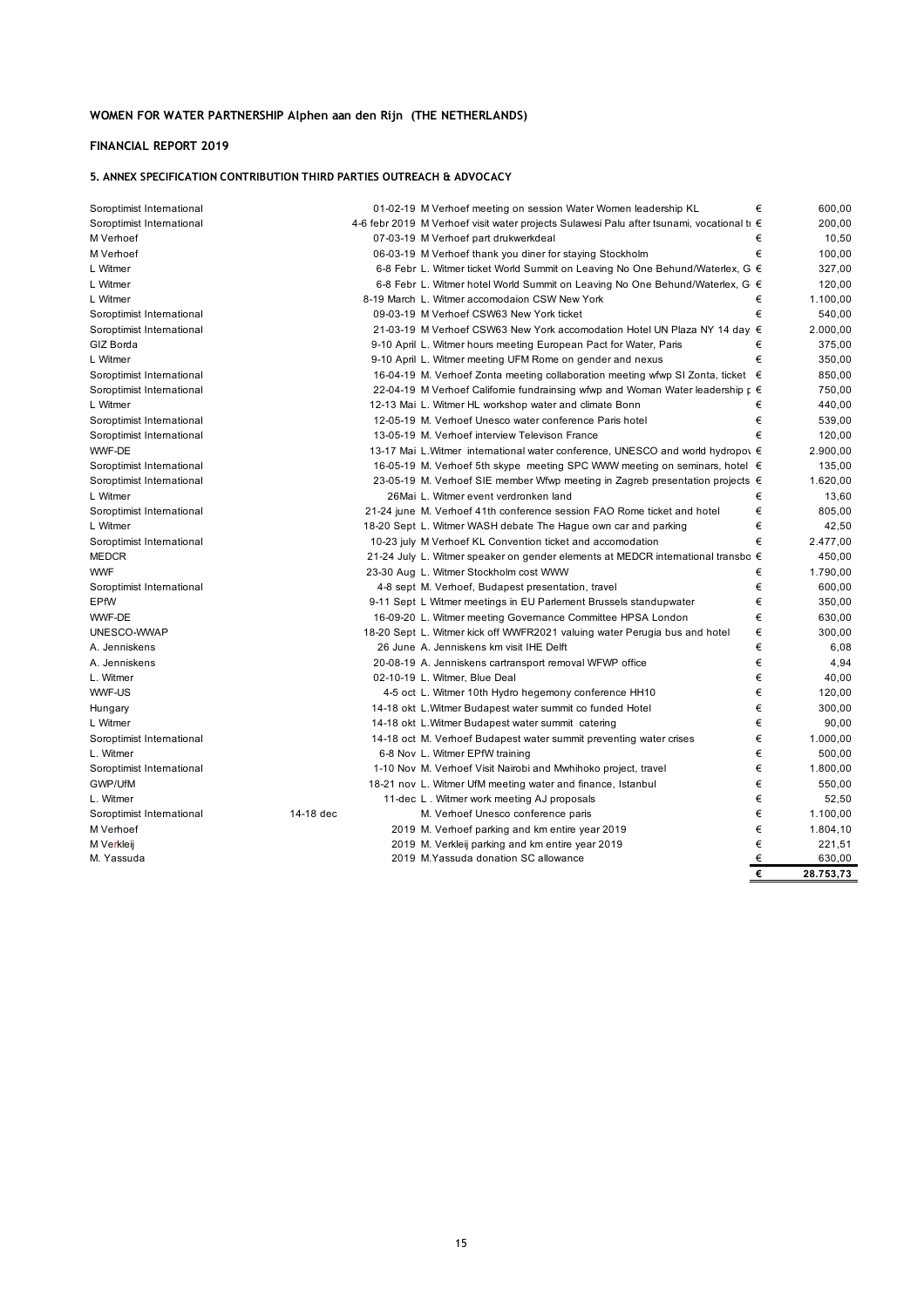

 **Kalimat v.o.f. financiële en fiscale diensten Willem Alexanderweg 77b 3945 CH Cothen**

To the Board of Women for Water Partnership Ridderbuurt 57 2402 NH Alphen aan den Rijn The Netherlands

Cothen, 30 July 2020

# **Review Opinion**

# *Assignment*

We have reviewed the financial statements for the year 2019 of Women for Water Partnership, Alphen aan den Rijn. The preparation of the financial statements is the responsibility of the board of Women for Water Partnership. Our responsibility is to provide a review opinion on these financial statements.

# *Activities*

We conducted our review in accordance with Dutch law. The procedures performed in this context mainly consisted of obtaining information and carrying out numerical analyses with respect to the financial data. Due to the nature and scope of our work, we can only provide limited assurance on the fairness of the financial statements. This level of assurance is lower than that which can be derived from an audit opinion.

# *Conclusion*

Based on our review, nothing has come to our attention that causes us to believe that the financial statements do not give a true and fair view of the financial position of Women for Water Partnership as at 31 December 2019 and of the result for the year then ended.

Kalimat Administratie en Fiscale Diensten v.o.f.

Mrs. G.T Wiarda